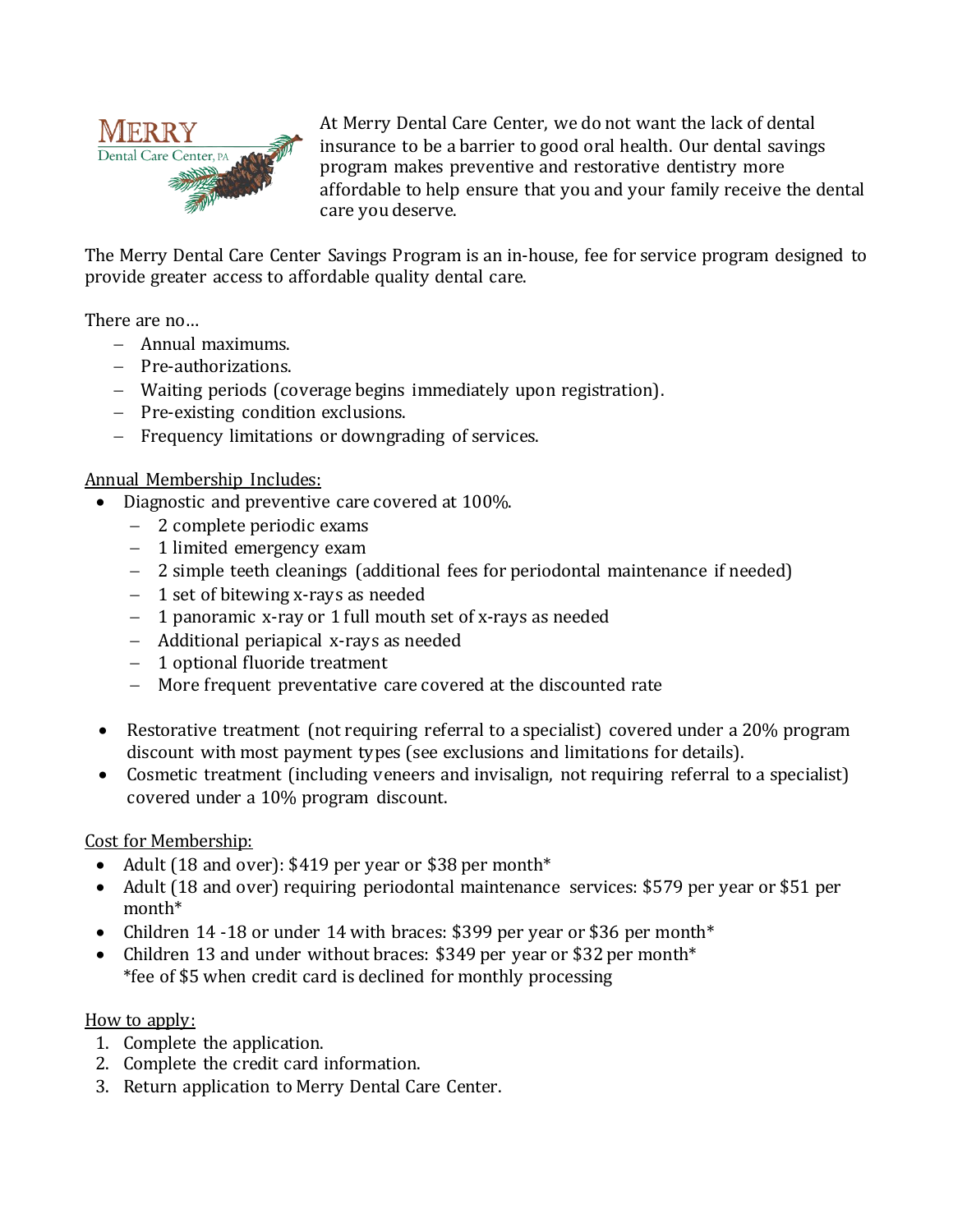### Conditions of Membership:

- Membership fees are due at the time of registration. Fees are non-refundable even if member does not utilize program benefits during the coverage period.
- Member is responsible for scheduling appointments to utilize program benefit.
- $P$  Program duration is one year from date of registration.
- Automatic payment of the monthly membership fee is available.
- Monthly membership fees will be charged on the first business day of every month.
- Members are required to remain in the program a minimum of 12 months regardless of an annual or monthly membership fee payment. If member wants to cancel before 12 months, remaining months must be paid before cancellation with monthly payment option.
- Coverage renews automatically at the end of the program year. Annual or monthly membership fees will be charged on the date of renewal.

# Exclusions and Limitations:

- Members must pay in full with cash, check or credit card on the date of service to receive the 20% discount for restorative and 10% discount cosmetic treatment as well as additional diagnostic and preventive care.
- Members choosing to use Care Credit or Citi Health 6 month payment plans will receive a 10% discount on restorative and cosmetic treatment when paid on the date of service.
- Membership fees cannot be paid by Care Credit or Citi Health Card.
- Consult your HSA or FSA plan administrator about using that account for membership fees.
- Patients with active coverage through conventional dental insurance are not eligible for membership.
- Treatment for injuries or conditions covered under worker's compensation, employer's liability insurance, accident insurance, auto insurance, homeowner's insurance, or medical insurance are not covered.
- Periodontic, endodontic, oral surgery or pedodontic treatments requiring the service of a doctor outside of Merry Dental Care Center are not covered.
- Procedures performed at any facility other than Merry Dental Care Center are not covered.
- The Merry Dental Care Center Savings Program is not considered dental insurance.
- Transactions returned as unpaid (NFS) will be assessed a \$30 service charge.
- Past due accounts that are not brought current within fifteen days of the billing date are subject to suspension and possible account termination.

# Termination of Coverage:

Member is responsible to notify Merry Dental Care Center prior to annual renewal. To cancel any member from the plan, you must send a written request to Merry Dental Care Center identifying the name and birth date of the member(s) to be cancelled. Upon receipt of the request, membership will be cancelled effective the last day of the plan year. There will be no refund of premiums paid.